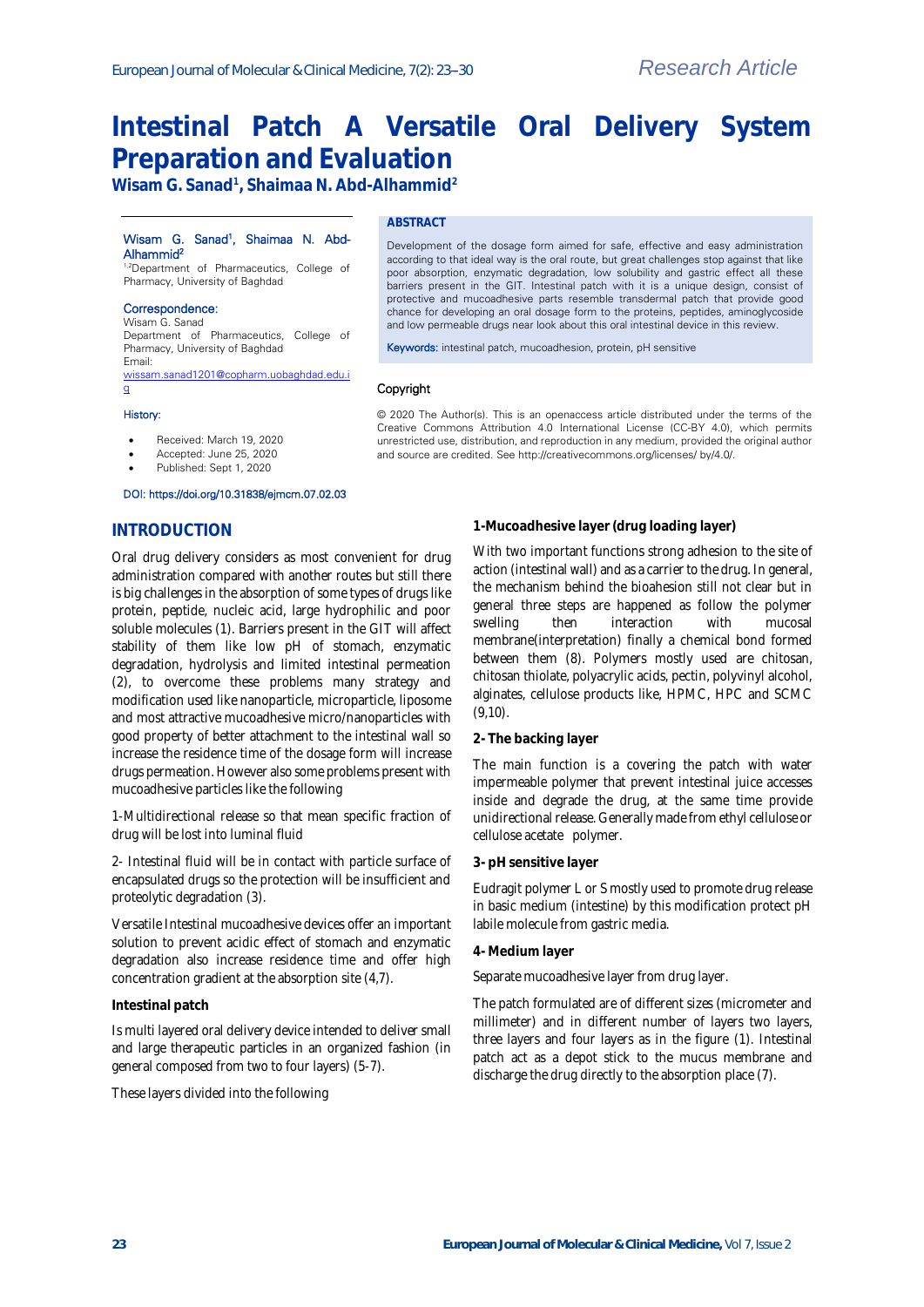

# **Advantage of intestinal patch**

- 1. Offer accepted residence time at the intestinal wall
- 2. Unidirectional release toward the intestinal mucosa
- 3. Protect the loaded drug in the formula from intestinal proteolytic enzymes and secretions
- 4. Increase the intestinal absorption that will increase bioavailability

#### **Preparation**

#### **1-Conventional methods**

By direct compression a Mucoadhesive layer prepared as homogenous mixture of polymers powder (pectin, carbapol, SCMC) in the following ratio 1:1:2. The mixture blended by milling (mortar and pestle) then candidate drug added until reach the required concentration. This mixture tipped into the 13 mm (pellet press) then compressed by force of 3 tons (hydraulic press) for 5 min. The product will be 400 µm thick and patch with 13 mm diameter.

By disposable biopsy punch this patch will be divided into smaller disks with (1-5 mm) radius. These patches put on the support and coated with 5% (ethyl cellulose in acetone) from all faces of patch excepting one, after vaporization of acetone these patches placed in the enteric coated capsule with (Eudragit L 100 in isopropanol).

This capsule will dissolve in the high pH media of intestine then release these patches, which is stick to the intestinal mucus layer and release the drug (11).

Another method used to prepare three-layer patch done as following steps.

**Ethyl cellulose layer (backing layer)** formulated by (solvent evaporation method). 20 % ethyl cellulose prepare by dissolve EC in the (4:1) methyl chloride and methanol, backer applicator used to spread EC solution over the Teflon plate 30×30 cm2, wait 5 min then the EC film will be ready with thickness of  $23.69 \pm 1.5$  um.

**The enteric polymer** formulated with (12%w/v) HP-55 solution using the same method of the backing layer,16.99±1.1 µm is the thickness of the film obtained.

**The drug loading layer** consist of Carbopol, 160 mg of CA and 100 mg of HCO-60, 30 mg of (model drug fluorescein) mixed together. after that weigh the composition and spread over the backing layer (5×5 cm2), next the pH-sensitive layer will cover drug layer. these three layer sealed and cut by (heatsealing punching equipment) into 3mm diameter patch, these patches filled in the gelatin capsule with 400 mg effervescent powder (12).

Microsphere intestinal patch proposed as another modification for intestinal patch design simply the previously prepared microsphere loaded with drug spread over the (carbapol and pectin) mucoadhesive layer with partial pressing, then covered with backing layer. left for drying then cut into small cycles or squares as in figure (2) (13) another conventional method by thermal bonding of previously prepared three layers together (14). Sometimes the mucoadhesive layer also help in the adhesion of another patch layers (15).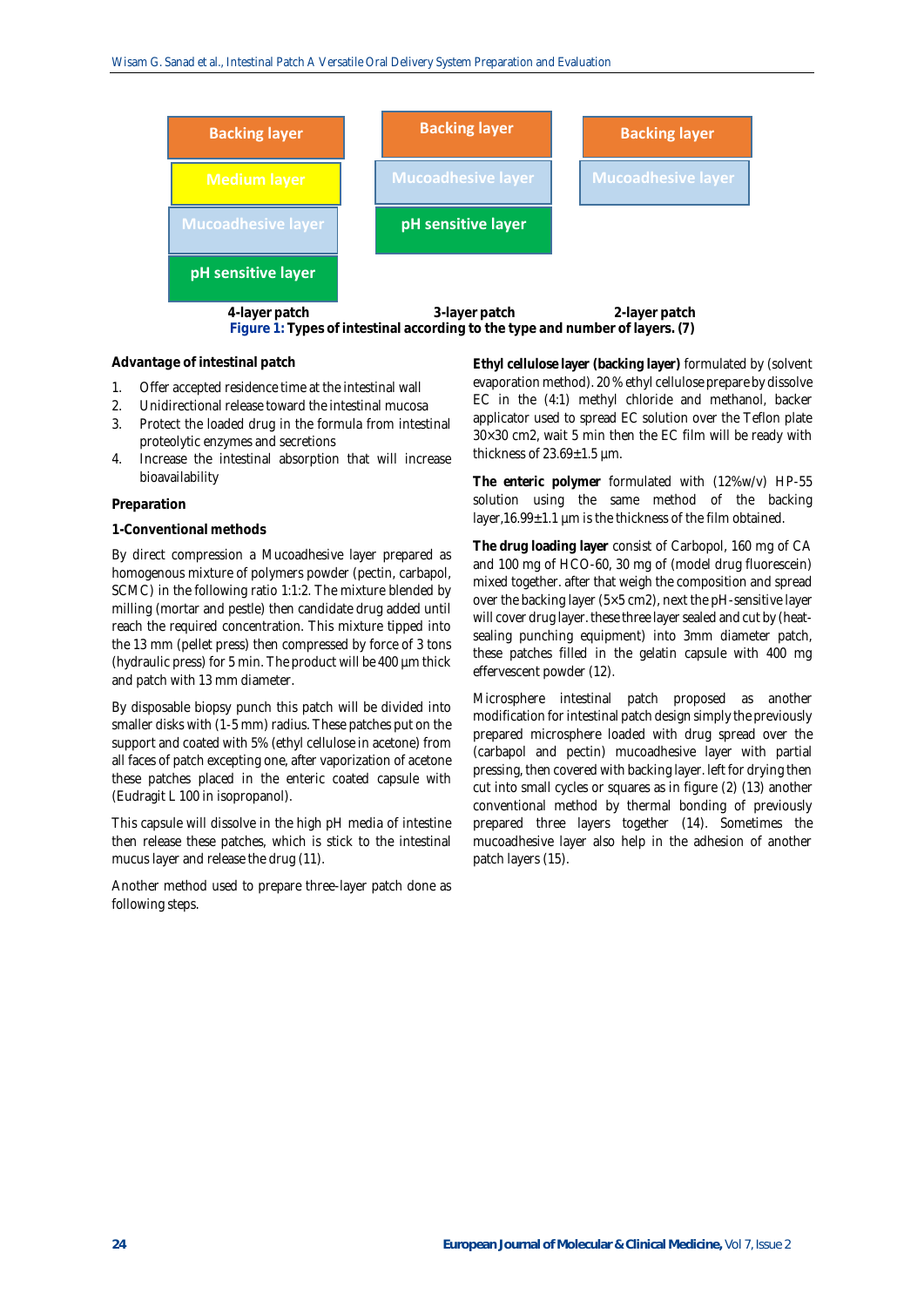

**Figure 2: Microsphere intestinal patch (16)**

## **Microfabrication technology**

One of microfabrication applications in the pharmaceutical dosage form is the preparation of intestinal patch (17) micropatch size generally 50-200 µm diameter and 2-5 µm thickness this size help the patch to travel freely between intestinal villi that will offer larger absorptive area. less than that size provides better adhesion but also may lead to local inflammation and phagocytosis by macrophage this may happen with the less than 5 µm particles (18).

some researcher uses this technology as drug delivery approach like. **Leoni et al** designed a (nanoporous biocapsule) for passive transmition of insulin through fine controlled holes as a prolonged drug release (19). While **Santini et al** established a reservoir having micrpatch which liberate drugs across an electrochemical reaction of a gold layer (20). But these two delivery systems are invasive because they need implantation inside the body while **orally micro device** apply good way for protein and peptide oral formulation with several advantage like precise shape and size of device also thin, flat and disc shape offer maximum contact area with the intestinal wall and minimum contact sides with flow of liquids in the intestine. The selectivity could be added by some modifications like use the lectin which is plant derivative show high affinity to the sugar molecule that is present in the oligosaccharide the main component of the mucin that is lining intestinal wall this lead to good mucoadhesion(21). Ahmed et.al prepare an enteric coated capsule dissolve in the upper intestine then release the microdevices content so the mucoadhesion occur from one side coated with lectin or mucoadhesive polymer.

A multiple drug reservoir could be done according to this study that's mean more than one peptide or protein can be delivered in one dosage. photolithography, deposition and etching are three steps of micropatch formulation (22).

Another modification applied is **porous silicon micro device** which is prepared on the one -side refined silicon  $\langle 100 \rangle$  p $\pm$ type patch shielded with silicon nitride (23) to define only the intended porosity sites on the microchip photolithography performed then etching of the backside with SF6 to peel of the silicon nitride layer. after that the front side of the patch etched by SF6 so the present photoresist cleans out. After that the microchip anodized and electro polished in the mixture of 1:1 hydrofluoric acid and ethanol solution for anodization and 1:4 (v/v) for electro polishing in a custom-built anodization chamber. Porosification done only to the anodic edge of the silicon microchip. Shape and pore size of the device depend on the kind, resistivity of silicon, hydrofluoric concentration and the current mass. (figure 3).

The micropatches offer a (cyto-adhesive cell targeting) in addition to the simple mucoadhesion by the following three steps

- 1. Formation of amine group on the device
- 2. Avidin and carbodiimide coupling reagent coupled together to form avidin-carboxylate which is interact with amine sorts of substrate forming avidin conjugate
- 3. Strong affinity between avidin and biotin lead to the surface attachment of the biotinylated lectin (22,23).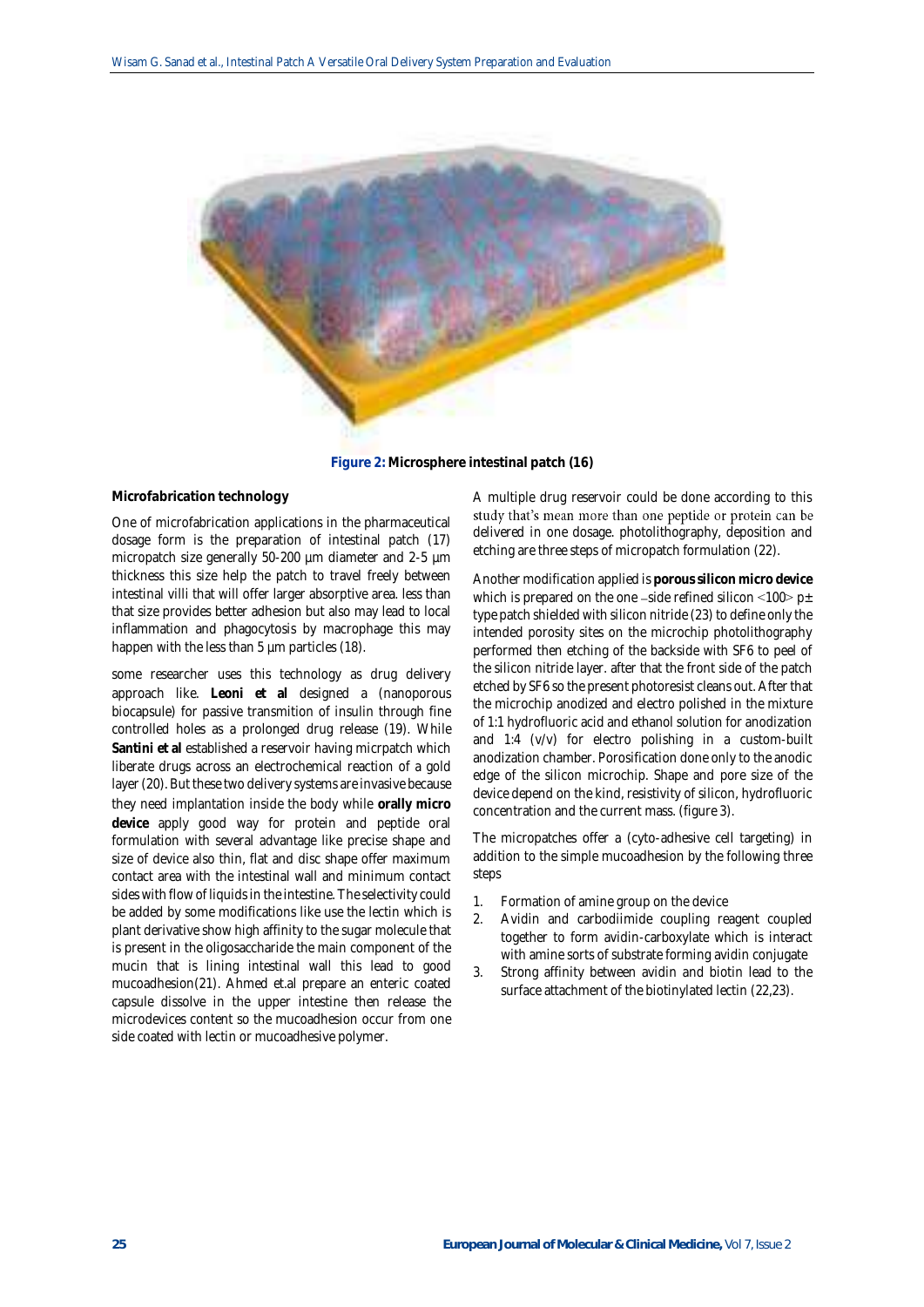

**Figure 3: Polymer- and silicon-based microdevice (a) Silicon dioxide microchips with diverse** reservoirs within **a 100 µm diameter body 2 µm** dense. Bar denotes **100 µm.** (b) Scanning electron micrograph of PMMA microchips with 80 µm diameter reservoirs in a 150 µm diameter body 5 µm thick. (c) Scanning electron micrograph of a porous silicon microchips with a 200 um diameter reservoir in a 250 um diameter body 25 um **dense (5).**

## **pH hydrogel intestinal patch**

The transdermal gel preparations have been widely used (24). although, the pH hydrogel intestinal patch consists of drug reservoir, pH sensitive polymer and may add a mucoadhesive layer a self fold cover of pH sensitive hydrogel based oral delivery intestinal patch prepared by He et al. as a (controlled delivery system) (25).

The patch formulated as a drug tank created of poly (hydroxyl methacrylate) [p(HEMA)] covered by a surfactant, Pluronic F127 Prill for bioadhesion and a poly (meth acrylic

acid-g-ethylene glycol) [p (MAA-g- EG)] hydrogel as pH sensitive gated drug delivery.

For up to 2 hours at pH 3.0 both p (MAA-g-EG) and p(HEMA) swell and the gated technique did not amenable to discharge inserted drug. At high pH The swelling ratio of the gel change leading to open the gate and drug release from the formula. by using p(MAA) conjugated with PEG for pH sensitive layer Peppas et al. established a gel supply system of insulin as oral route (26) (fig 4)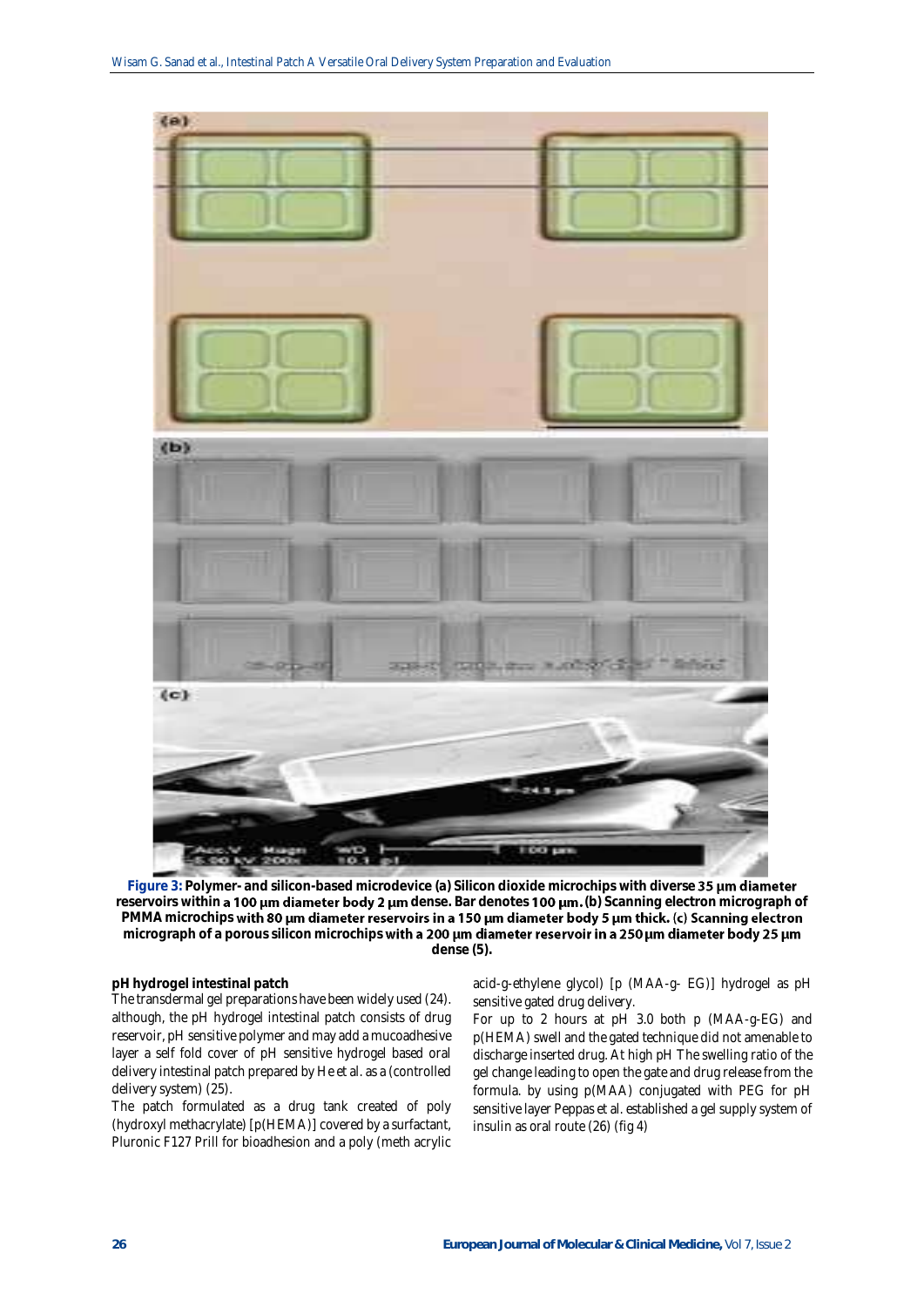

**Figure 4: Gated Hydrogel Intestinal patch (27)**

#### **Evaluation**

**1-invitro release studies**

More than one method used in this evaluation test according to the design of the patch we will explore some examples of them

1-This technique used for sandwich pH sensitive patch design

The pre-evaluation test is to determine stability of the patch against the acidic medium of the stomach to be sure from protection efficiency of the formula in low pH media this done by put the patch in the simultaneous gastric media consist of (1.2 ml, 80ml, 0.2% NaCl, pH 1.2 HCl) and wait for 2 hours the whole media put in the orbital shaker at magnetic stirrer at 200 rpm under 37º C.

After that put the same tested patch in anther media composed of (1.2 ml phosphate buffer composed of 9mM Na2HPO4, 5mM EDTA, 1.6 mM KH2PO4, 0.14M NaCl, 10% DMSO and 5mM TRIS adjusted to pH 7.4 this media mimics the intestinal ambient where we need our formula to be release. DMSO role in this media to increase the solubility of insulin released. Sampling at predetermined time for 6 hours these samples tested by HPLC. Sink condition should be maintained (28).

2-study with 2-layer insulin intestinal patch the unidirectional release study

The diabetic patients experienced many of inflammatory conditions enforcing the development of current strategies

(29). Moreover, enhancing the activity and reducing the toxicity are other objectives that researchers seeking for (30). A modified design of two chambered put side to side in between them an opening to the tested patch, the solution used is PBS the samples drawn from 2 sides then read at HPLC. Samples taken from the mucoadhesive chamber side to see the release profile while from coating side to evaluate coating efficiency (11). Vivek Gupta et al used the following method for invitro release study of calcitonin intestinal patch incubate one patch in the 10 ml of PBS with pH 7.4 gentile shaking to mimic the intestinal mucociiliary movement the samples routinely drawn from the media in predetermined times and quantify it by ELISA kit (31).

## **Mucoadhesion study**

#### **1-Invitro bioadhesion force**

Frozen sheep fundus piece rinse with saline fluid at room temperature as soon as used in the experiment this piece (E) connect with glass vial (C) the mucosal side should be to the outside. The membrane diameter will be 1.1 cm this glass vial with intestinal patch will keep at 37 °c for 10 min. after that connect the vial with the balance (A) the other glass vial tie with the (F). Mucoadhesive dosage form (D)connect with (F)fixed by adhesive tape this state will promote adhesion between tested dosage form and mucosal piece in one side of the balance (A) on the other side 10 gm weight put on the pan(B) and continue adding until the dosage side separated. This result will be calculated mathematically to represent the detachment force invivo bioadhesion evaluation (32).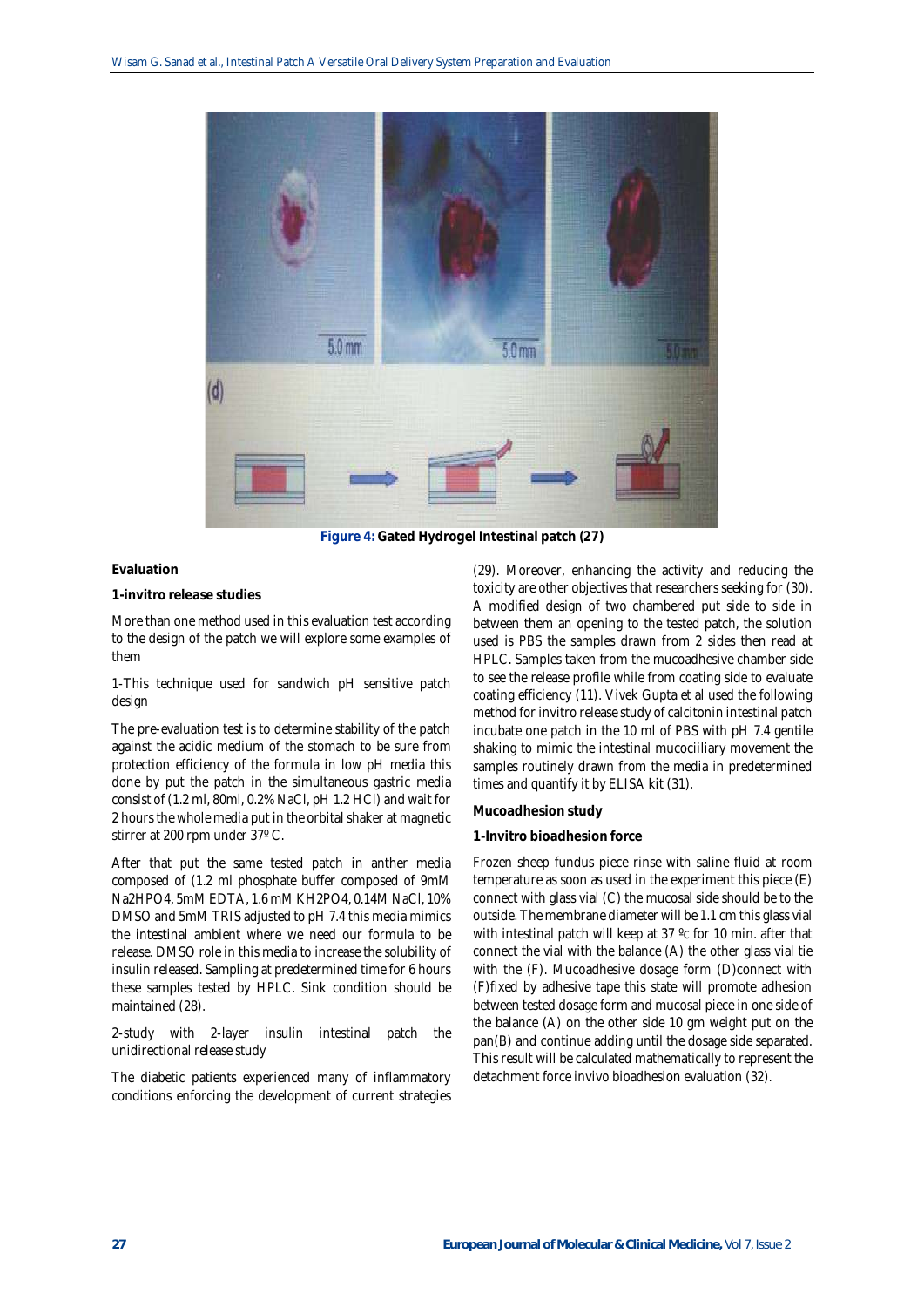

**Figure 5: Modified balance for mucoadhesion force measurement** A: modified balance; D: Bioadhesive bilayer tablet; G: height adjustable pan B: weights; E: Intestine tissue C: glass vial; F: supportive adhesive tape (16)

## **2-Invivo bioadhesion study**

#### **1-Gamma scintigraphy technique**

This method used to confirm invivo distribution by gamma ray camera that follow the emitted ray from the tested dosage form previously a radio tracer added to it so by this technique we can measure the bioadhesion time (33).

#### **2-X-ray studies**

X- ray can be monitor the mucoadhesive formulation gastrointestinal transit time. The tested dosage form coated with radio-opaque marker for example (barium sulphate) the different pictures at different times promote good information about the transit time (34).

#### **Invivo study**

Nondiabetics rats from 250-350 gm male used in this study. Five groups each one with six except one with three. Fastened animal over the night but with free water drinking. After that every rat injected (subcutaneously) with metoclopramide 5mg/kg to increase gastric emptying. Oral capsule with empty device/insulin dvice/insulin pps (dimethyl palmitoyl ammonio propanesulfonate as a permeation enhancer) device or insulin device externally present pps given to them. The fifth sort was injected subcutaneously with insulin 1 unit/kg. The dose used for oral about 0.6 mg pps for each animal and 50 unit of insulin/kg given with 5 ml saline solution. Blood samples taken from the tail vein and measured by blood glucose meter at different time for 8 hours (35,36).

# **CONCLUSION**

Intestinal patch according to the research done in this field show high promising results in spite of its short life of course the whole idea is perfect but it need more researches to prove its efficacy and applicability in the industrial level also reliable evaluations tests still not enough and high percent of researcher directed only to protein and peptide while a lot of drugs show similar problems like aminoglycosides and this delivery system can be suitable solution.

# **CONFLICT OF INTEREST:** Nil

# **REFERENCES**

- 1. Aungst, B.J., 2000. Intestinal permeation enhancers. *Journal of pharmaceutical sciences*, *89*(4), pp.429-442.
- 2. Zhou, X.H., 1994. Overcoming enzymatic and absorption barriers to non-parenterally administered protein and peptide drugs. *Journal of controlled release*, *29*(3), pp.239-252.
- 3. Shen, Z. and Mitragotri, S., 2002. Intestinal patches for oral drug delivery. *Pharmaceutical research*, *19*(4), pp.391-395.
- 4. Fu, A.Z., Qiu, Y. and Radican, L., 2009. Impact of fear of insulin or fear of injection on treatment outcomes of patients with diabetes. *Current medical research and opinion*, *25*(6), pp.1413-1420.
- 5. Tao, S.L. and Desai, T.A., 2005. Gastrointestinal patch systems for oral drug delivery. *Drug discovery today*, *10*(13), pp.909-915.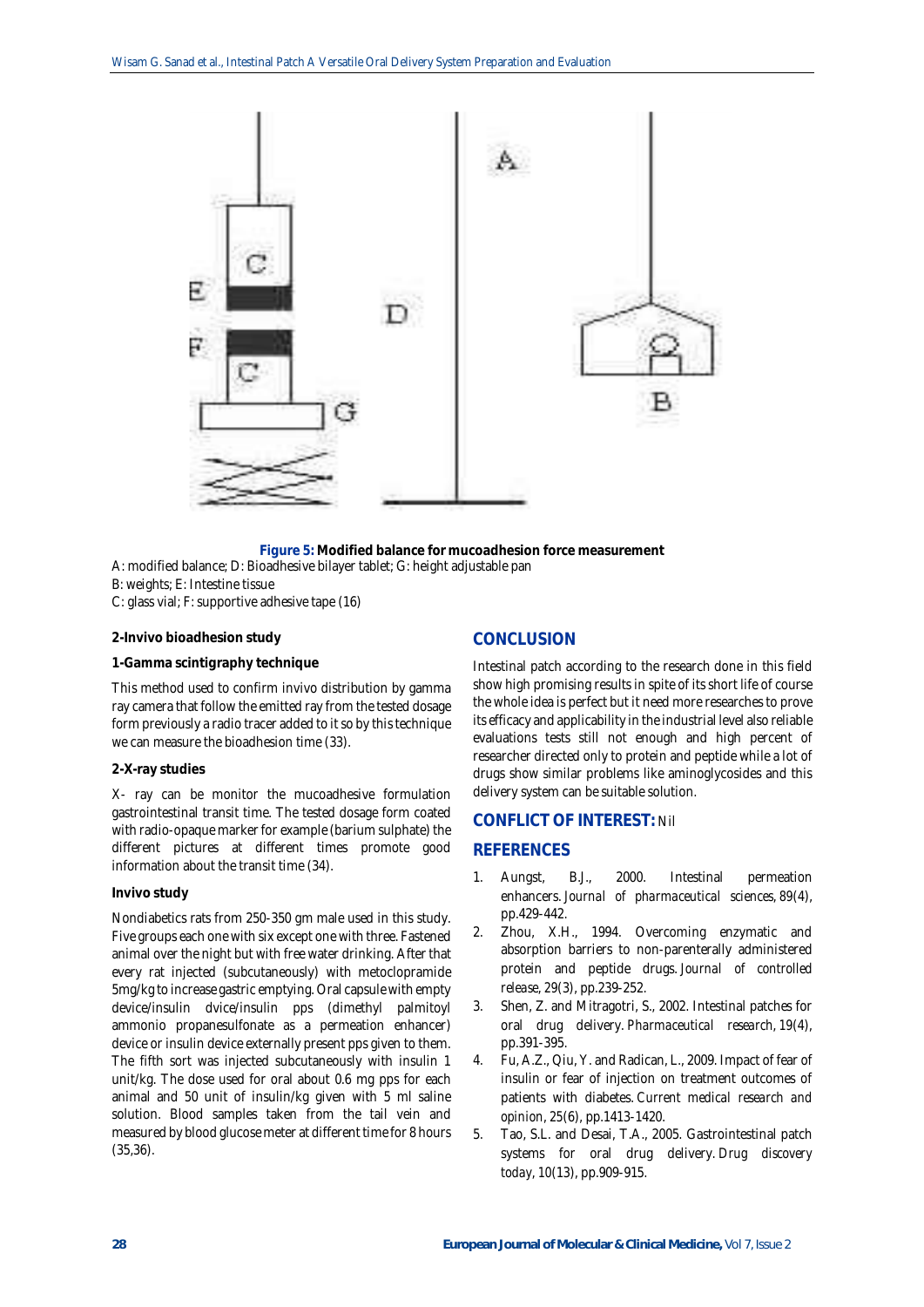- 6. Teutonico, D. and Ponchel, G., 2011. Patches for improving gastrointestinal absorption: an overview. *Drug discovery today*, *16*(21-22), pp.991-997.
- 7. Kirsch, K., Hanke, U. and Weitschies, W., 2017. An overview of intestinal wafers for oral drug delivery. *European Journal of Pharmaceutics and Biopharmaceutics*, *100*(114), pp.135-144.
- 8. Smart, J.D., 2005. The basics and underlying mechanisms of mucoadhesion. *Advanced drug delivery reviews*, *57*(11), pp.1556-1568.
- 9. Banerjee, A., Lee, J. and Mitragotri, S., 2016. Intestinal mucoadhesive devices for oral delivery of insulin. *Bioengineering & translational medicine*, *1*(3), pp.338-346.
- 10. Gupta, V., Hwang, B.H., Lee, J., Anselmo, A.C., Doshi, N. and Mitragotri, S., 2013. Mucoadhesive intestinal devices for oral delivery of salmon calcitonin. *Journal of Controlled Release*, *172*(3), pp.753-762.
- 11. Whitehead, K., Shen, Z. and Mitragotri, S., 2004. Oral delivery of macromolecules using intestinal patches: applications for insulin delivery. *Journal of controlled release*, *98*(1), pp.37-45.
- 12. Eaimtrakarn, S., Prasad, Y.R., Puthli, S.P., Yoshikawa, Y., Shibata, N. and Takada, K., 2003. Possibility of a patch system as a new oral delivery system. *International journal of pharmaceutics*, *250*(1), pp.111-117.
- 13. Shen, Z. and Mitragotri, S., 2002. Intestinal patches for oral drug delivery. *Pharmaceutical research*, *19*(4), pp.391-395.
- 14. Ito, Y., Tosh, B., Togashi, Y., Amagase, K., Kishida, T., Kishida, T., Sugioka, N., Shibata, N. and Takada, K., 2005. Absorption of interferon alpha from patches in rats. *Journal of drug targeting*, *13*(6), pp.383-390.
- 15. Eiamtrakarn, S., Itoh, Y., Kishimoto, J., Yoshikawa, Y., Shibata, N., Murakami, M. and Takada, K., 2002. Gastrointestinal mucoadhesive patch system (GI-MAPS) for oral administration of G-CSF, a model protein. *Biomaterials*, *23*(1), pp.145-152.
- 16. Rathee, P., Jain, M., Garg, A., Nanda, A. and Hooda, A., 2011. Gastro intestinal mucoadhesive drug delivery system. A review. *J Pharm Res*, *4*(5), pp.1488-1453.
- 17. Santini, Jr, J.T., Richards, A.C., Scheidt, R., Cima, M.J. and Langer, R., 2000. Microchips as controlled drug‐ delivery devices. *Angewandte Chemie International Edition*, *39*(14), pp.2396-2407.
- 18. Tabata, Y., Inoue, Y. and Ikada, Y., 1996. Size effect on systemic and mucosal immune responses induced by oral administration of biodegradable microspheres. *Vaccine*, *14*(17-18), pp.1677-1685.
- 19. Leoni, L. and Desai, T.A., 2001. Nanoporous biocapsules for the encapsulation of insulinoma cells: biotransport and biocompatibility considerations. *IEEE transactions on biomedical engineering*, *48*(11), pp.1335-1341.
- 20. Santini Jr, J.T., Cima, M.J. and Langer, R.S., Massachusetts Institute of Technology, 1998. *Microchip drug delivery devices*. U.S. Patent 5,797,898.
- 21. Irache, J.M., Durrer, C., Duchêne, D. and Ponchel, G., 1996. Bioadhesion of lectin-latex conjugates to rat

intestinal mucosa. *Pharmaceutical research*, *13*(11), pp.1716-1719.

- 22. Ahmed, A., Bonner, C. and Desai, T.A., 2002. Bioadhesive microdevices with multiple reservoirs: a new platform for oral drug delivery. *Journal of Controlled Release*, *81*(3), pp.291-306.
- 23. Tao, S.L., Lubeley, M.W. and Desai, T.A., 2003. Bioadhesive poly (methyl methacrylate) microdevices for controlled drug delivery. *Journal of controlled release*, *88*(2), pp.215-228.
- 24. Alaa A. Ali, Zaid Mahdi Jaber Al-Obaidi, Ayad M.R. Raauf, Hasanain Shakir Mahmood. "A Comparative, Randomized, Double-Blinded, and Vehicle-Controlled Study for the Reduction in Facial Pigmentation after Treatment with both Tranexamic Acid and Tranexamic Acid Ethyl Ester." Systematic Reviews in Pharmacy 11.6 (2020), 563-567. Print. doi:10.31838/srp.2020.6.86
- 25. He, H., Cao, X. and Lee, L.J., 2004. Design of a novel hydrogel-based intelligent system for controlled drug release. *Journal of controlled release*, *95*(3), pp.391-402.
- 26. Peppas, N.A., 2004. Devices based on intelligent biopolymers for oral protein delivery. *International journal of pharmaceutics*, *277*(1-2), pp.11-17.
- 27. Tao, S.L., Lubeley, M.W. and Desai, T.A., 2003. Bioadhesive poly (methyl methacrylate) microdevices for controlled drug delivery. *Journal of controlled release*, *88*(2), pp.215-228.
- 28. Marschütz, M.K. and Bernkop-Schnürch, A., 2000. Oral peptide drug delivery: polymer-inhibitor conjugates protecting insulin from enzymatic degradation in vitro. *Biomaterials*, *21*(14), pp.1499-1507.
- 29. Mohammed, H. R. and Z. M. J. Al-Obaidi (2019). "Antiinflammatory and inflammatory as Diagnostic Markers in Type2 Diabetes Mellitus." Indian Journal of Public Health Research and Development 10(5): 12-16.
- 30. Al-Obaidi, Z. M. J., et al. (2019). "Biological Evaluation of Newly synthesized Spebrutinib Analogues: Potential Candidates with Enhanced Activity and Reduced Toxicity Profiles." International Journal of Drug Delivery Technology 9(03): 339-346.
- 31. Gupta, V., Hwang, B.H., Lee, J., Anselmo, A.C., Doshi, N. and Mitragotri, S., 2013. Mucoadhesive intestinal devices for oral delivery of salmon calcitonin. *Journal of Controlled Release*, *172*(3), pp.753-762.
- 32. Sonar, G.S., Jain, D.K. and More, D.M., 2007. Preparation and in vitro evaluation of bilayer and floating-bioadhesive tablets of rosiglitazone maleate. *Asian J Pharm Sci*, *2*(4), pp.161-169.
- 33. Meseguer, G., Gurny, R. and Buri, P., 1994. In vivo evaluation of dosage forms: application of gamma scintigraphy to non-enteral routes of administration. *Journal of drug targeting*, *2*(4), pp.269- 288.
- 34. Senthil, V., Gopalakrishnan, S., Sureshkumar, R., Jawahar, N., Ganesh, G.N.K. and Nagasamyvenkatesh, D., 2014. Mucoadhesive slow-release tablets of theophylline: Design and evaluation. *Asian Journal of Pharmaceutics (AJP): Free full text articles from Asian J Pharm*, *4*(1).